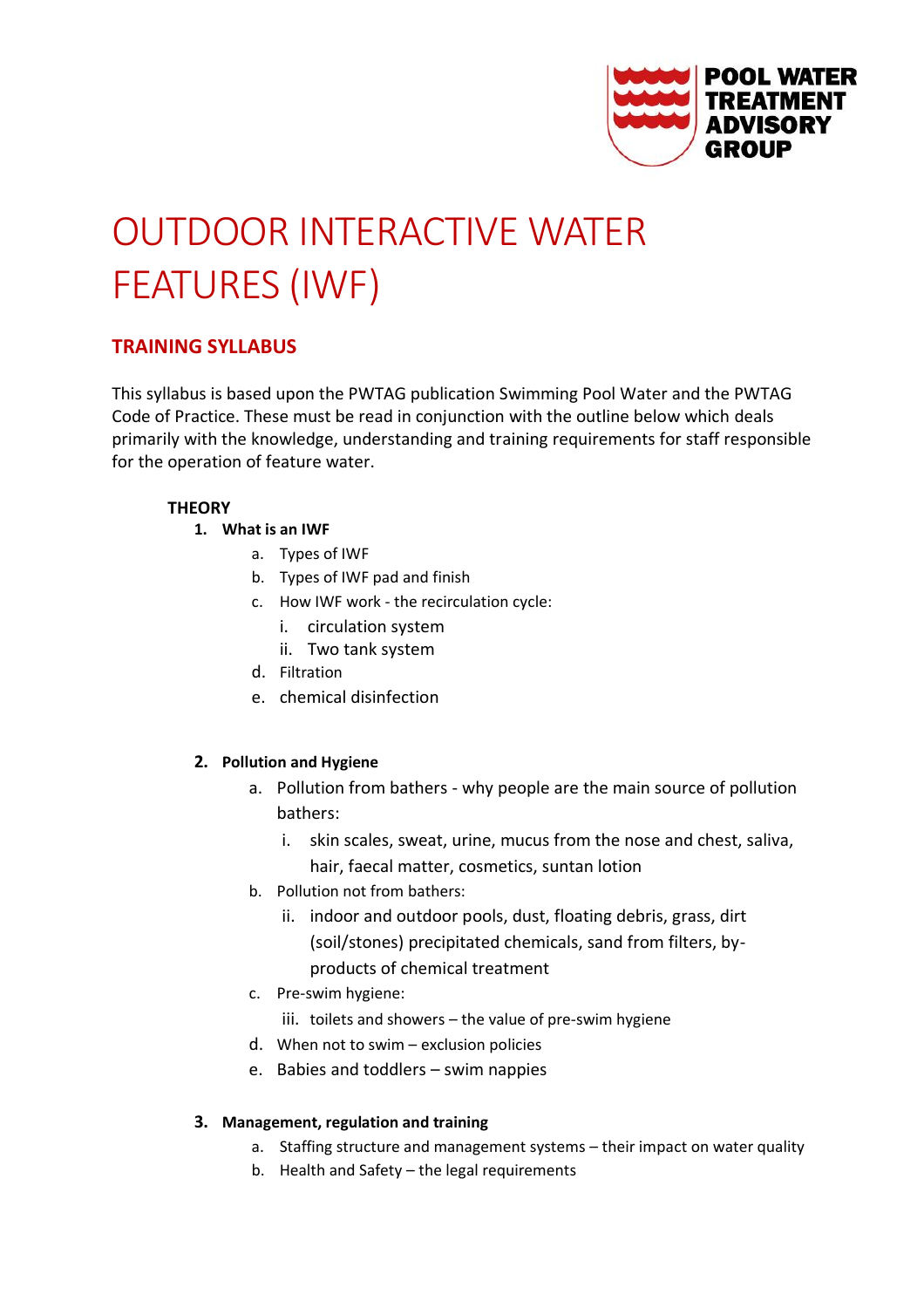- c. HSG 179 the written procedures (PSOP and method statement)
- d. COSHH substances hazardous to health in a pool, chemicals and microorganisms
- e. Confined spaces and its application
- f. O&M manual and schematic drawing
- g. Training who, when and how much is needed
- h. PWTAG Code of Practice Swimming Pool Technical Operations' role in written procedures
- i. European Standards, BS EN 152881 Design and Operation of Swimming Pools

### **4. Design**

There are factors which need to be considered in the design process.

- User group children
- Disability requirements including access and space for wheelchairs, nappy changing facilities, appropriate waste disposal and handwashing
- Staff facilities including changing rooms, showers, toilets, lockers and office
- User numbers allowing  $1m^2$  per bathers assumes a depth of 0-1.35m
- Accessibility and cleanability of the pad, its environment and associated equipment such as balance tanks and pad features.
- Alarms and accessible space for resuscitation equipment
- Staff visibility of the IWF and surrounds
- Management of water temperatures quality (the warmer water increases the potential for immediate surrounding area air pollution)

# Recommendations:

- Deck-level systems give optimum water quality and ease emergency evacuation and cleaning.
- No single depth. The design should ensure that there are no stagnant areas on the IWF pad and that all areas are accessible for cleaning.
- Any step entry should be into the pad with maximum riser 150mm, minimum tread 300mm and minimum step width 600mm.
- Ramp access into the pad uses more space but can be appropriate for certain patient groups, including independent wheelchair users.
- Changing rooms should include at least one with wheelchair accessibility. There should be enough changing room space to permit a full group use of the pool. There should be a minimum shower provision of 1 per 6 people per hour. Separate wet and dry areas help maintain infection control standards.
- Showers should be positioned appropriately for infection prevention and control; pre-immersion and post-bathing showering should be facilitated, and privacy to remove costumes provided.
- The plant room should be close to the IWF and designed to ensure sufficient space for safe access and maintenance, safe handling and storage of chemicals. Access into the plant room should not be via the pad area.
- There should be cleaning and storage space for all ancillary equipment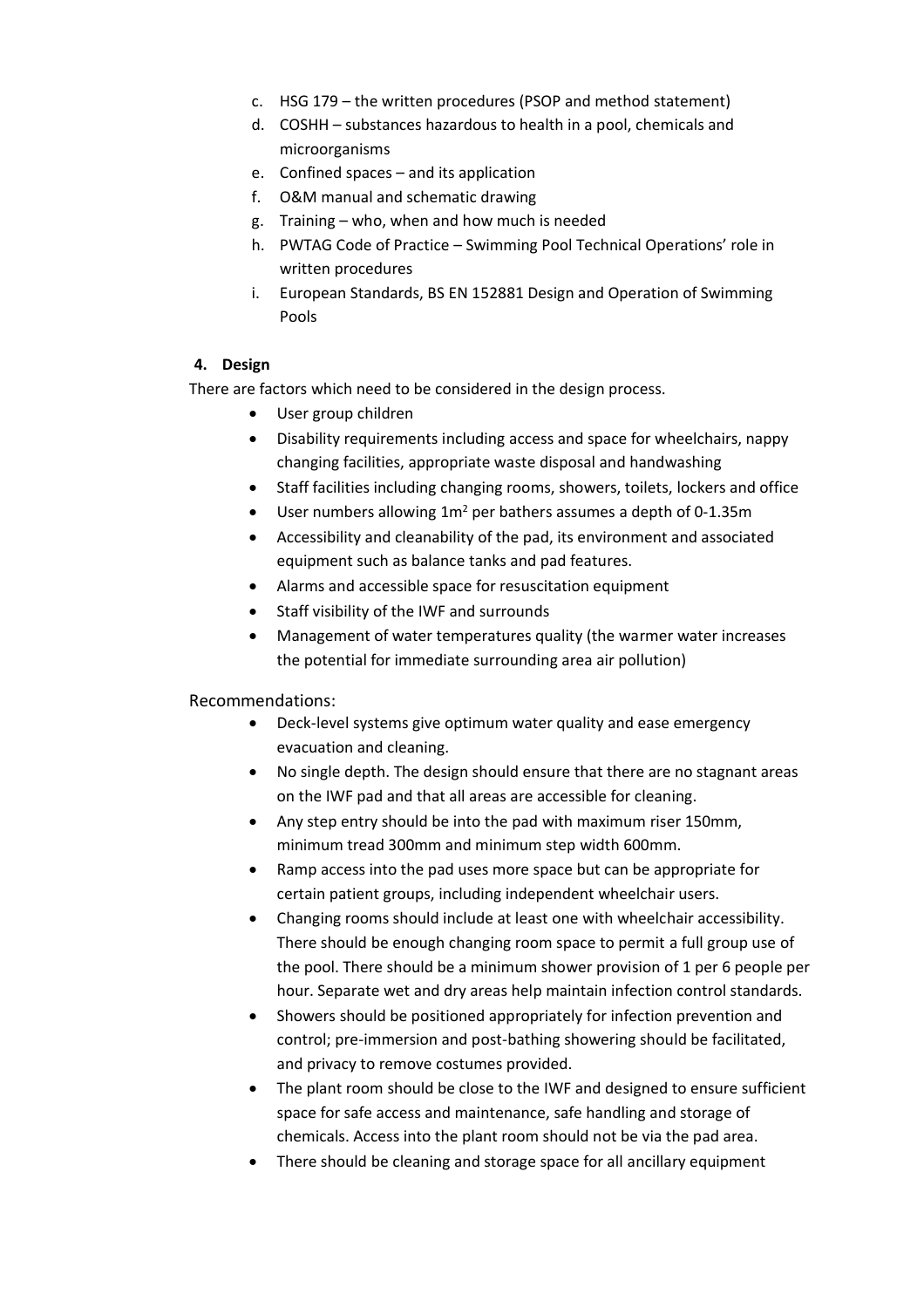- Design issues impacting on water quality
- Awareness of BS EN 15288 1 & 2, the design, management and operation of swimming pools
- Sport England design guide
- Changing rooms:
	- toilets and showers
	- baby changing facilities
	- floors in wet areas
- Safe access including people with disabilities
- The plant room location, size and access
- Chemical store

# **5. Hydraulics and water circulation**

- a. Bather load calculating the factors for safety and water quality
- b. Circulation rate calculations
- c. Turnover period calculations and alignment with PWTAG standards
- d. Hydraulic design different design solutions
- e. Surface water removal focusing on removing pollution:
	- deck-level
		- channels
		- skimmers
- f. Balance tanks purpose, design and maintenance dirty and clean tanks
- g. Outlet and inlet safety the entrapment: PWTAG Code, BS EN 13451–1 and 3
- h. Circulation pumps the principles, variable speed drives
- i. Valves types, uses and safe operation
- j. Flow meters and pressure gauges calibration, maintenance
- k. More than one IWF separate treatment systems
- l. Ensuring the complete pad is covered by the supply of filtered and chlorinated water.

#### **6. Filtration**

IWF's should have a medium rate filter with the use of a coagulant. This is important in relation to management of Cryptosporidium, an organism which can be found in the water after faecal contamination.

Optimal filtration always is important. A turnover period of 20 minutes or less is required to maintain good conditions. Circulation rate of 0.5  $\text{m}^3$ /user/hour is recommended

- a. Clarity of water importance#
- b. Filtration rates pros and cons:
	- medium-rate
	- high-rate
- c. The sand bed grades and depths
- d. Underdrains how they work, how they are best constructed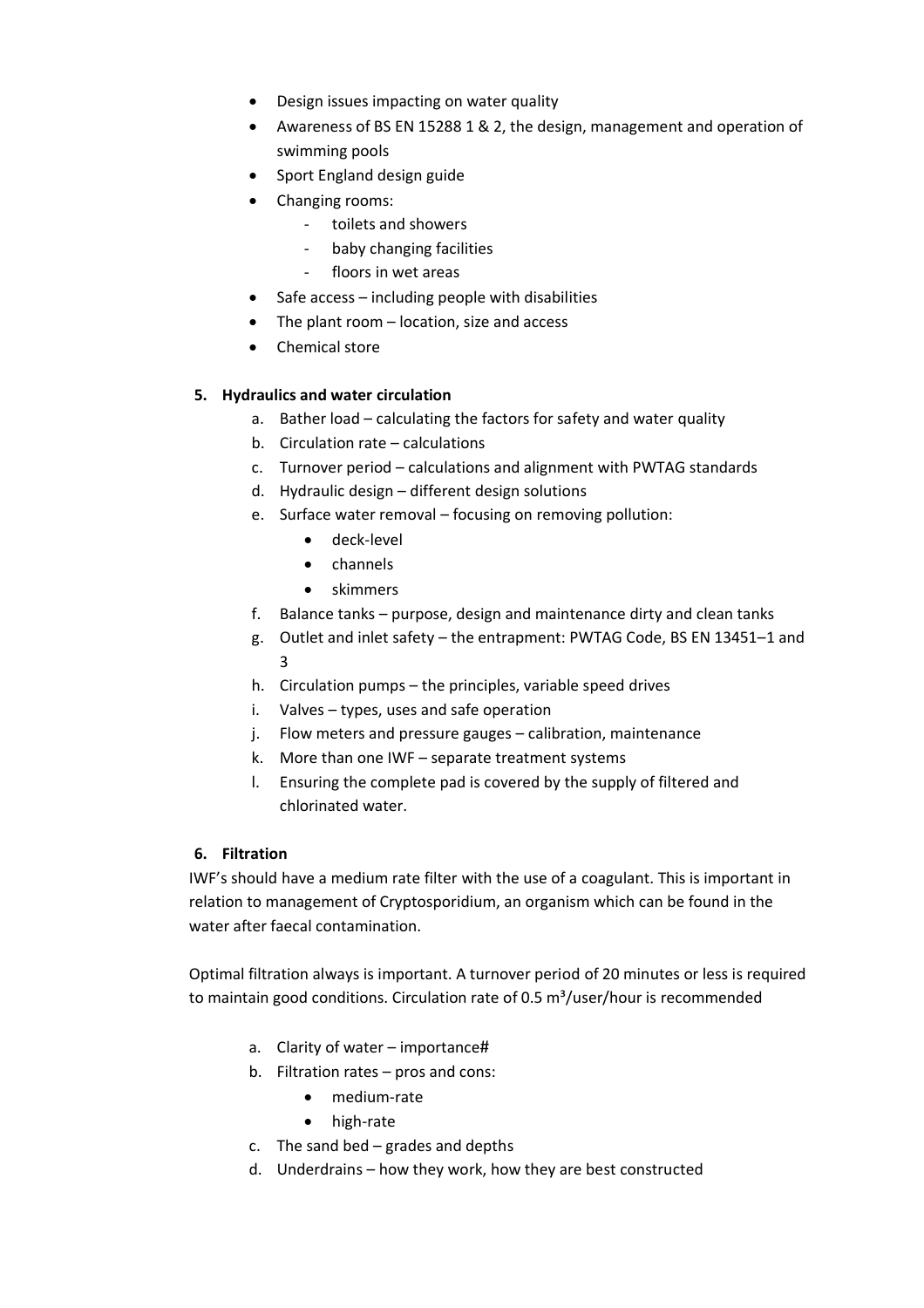- e. Other types of filter:
	- bags and cartridges
	- pre-coat
	- carbon
	- glass
	- membrane
	- zeolite
- f. Backwashing the principles:
	- This should be done in accordance with the manufacturer's recommendations. It should be done when there is no one on the pad and at the end of the pool use day to allow time for the filters to settle. The frequency is usually determined by the variation of pressure gauge readings (pressure drop/loss of head) and in any event, should be at least weekly. Backwashing and cleaning the filters more frequently than recommended actually reduces filter efficiency.
	- how to backwash, fluidisation of the bed, air scour, the rinse cycle
	- strainer basket part of the process
	- when to backwash PWTAG Code and guidance
- g. Filter design materials, sizes and fittings Filter maintenance the annual programme
- h. Coagulation
	- what it is
	- how it works agglomeration and flocculation
	- high-rate filters and coagulants
- i. Coagulants:
	- dosing quantities and rates
	- injection where to apply

# **7. Primary disinfection**

There is no satisfactory substitute for chlorine-based disinfectants in IWF. There are various useful adjuncts to assist chlorination, mainly ultraviolet and ozone, but these cannot substitute for the main disinfectant.

Bromochlorodimethylhydantoin (BCDMH) has been well documented in 1983 as causing skin irritations and there is also some evidence (from spa pools) that it does not disinfect as well as hypochlorite and is not recommended.

- a. Suitability and compatibility of disinfection types
- b. What is disinfection  $-$  in a swimming pool setting
- c. Oxidation what it is, and does
- d. CT rates an appreciation
- e. Choosing a primary disinfectant chlorine, hypochlorite, chlorinated isocyanurates, bromine (soft water, hard water, costs and impurities)
- f. the chemistry of chlorine disinfection an understanding: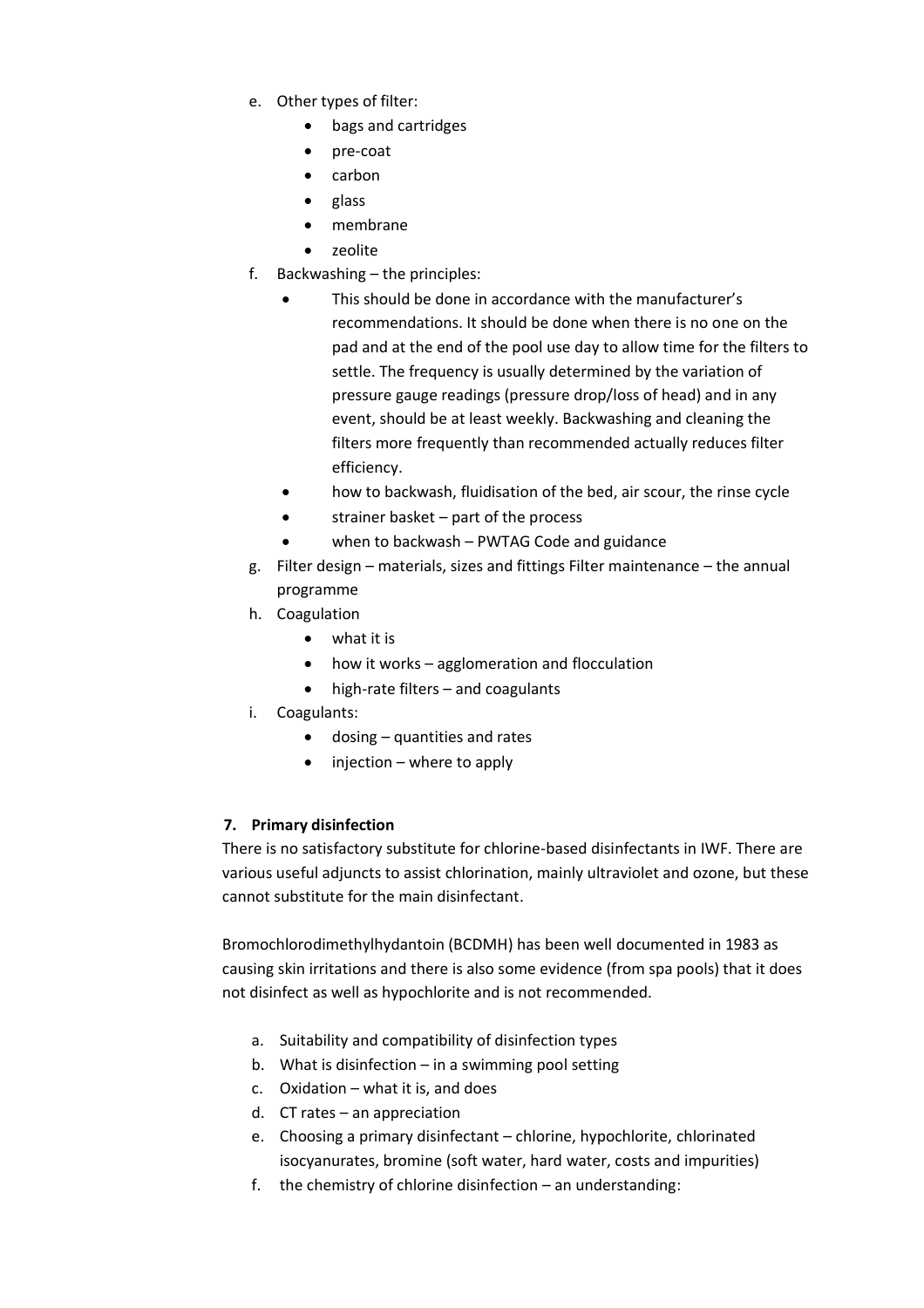- how chlorine forms a residual hypochlorous acid and hypochlorite ion
- $\bullet$  the effects of pH on disinfection the values to pursue and why
- breakpoint chlorination understanding the crucial role of breakpoint
- chlorine plus ammonia urea, chloramines
- nitrogen trichloride its causes
- organic chloramines how they are caused, their effects and removal
- g. Free and combined chlorine the relationship and target levels
- h. pH value its influence on disinfection and the options
- i. Electrolytic generation of chlorine the systems and applicability
- j. Chlorinated isocyanurates when and how to use:
	- cyanuric acid awareness of influence of residuals; outdoor pools
	- residual values PWTAG guidance
	- Other forms of residual disinfection and new treatments
- k. the importance of dilution why disinfection and filtration is not enough

# **8. Secondary disinfection**

- a. When secondary disinfection should be considered
- b. The effects of secondary disinfection
- c. Dealing with Cryptosporidium
- d. Ozone what it is, how it is applied, the pros and cons
- e. UV what it is, how it is applied, maintenance and monitoring, pros and cons

# **9. Dosing chemicals**

- a. Principles key requirements when dosing chemicals
- b. Components the system design and infrastructure
- c. Dosing practice where, when and how
- d. Hand dosing in emergencies
- e. Diluting chemicals how and when to dilute
- f. Dissolving dry chemicals
- g. Dose strength calculations
- h. Day tanks use, construction and fittings
- i. Dosing pumps type, construction and capacity
- j. Pipework construction and application
- k. Valves and fittings that may be incorporated into the dosing system
- l. Calibration checking the dosing rate
- m. Faults fail safe systems
- n. Automatic control optimising dosing treatment:
	- closed loop how the control works
	- sample mixing representative sample
	- sampling where to sample from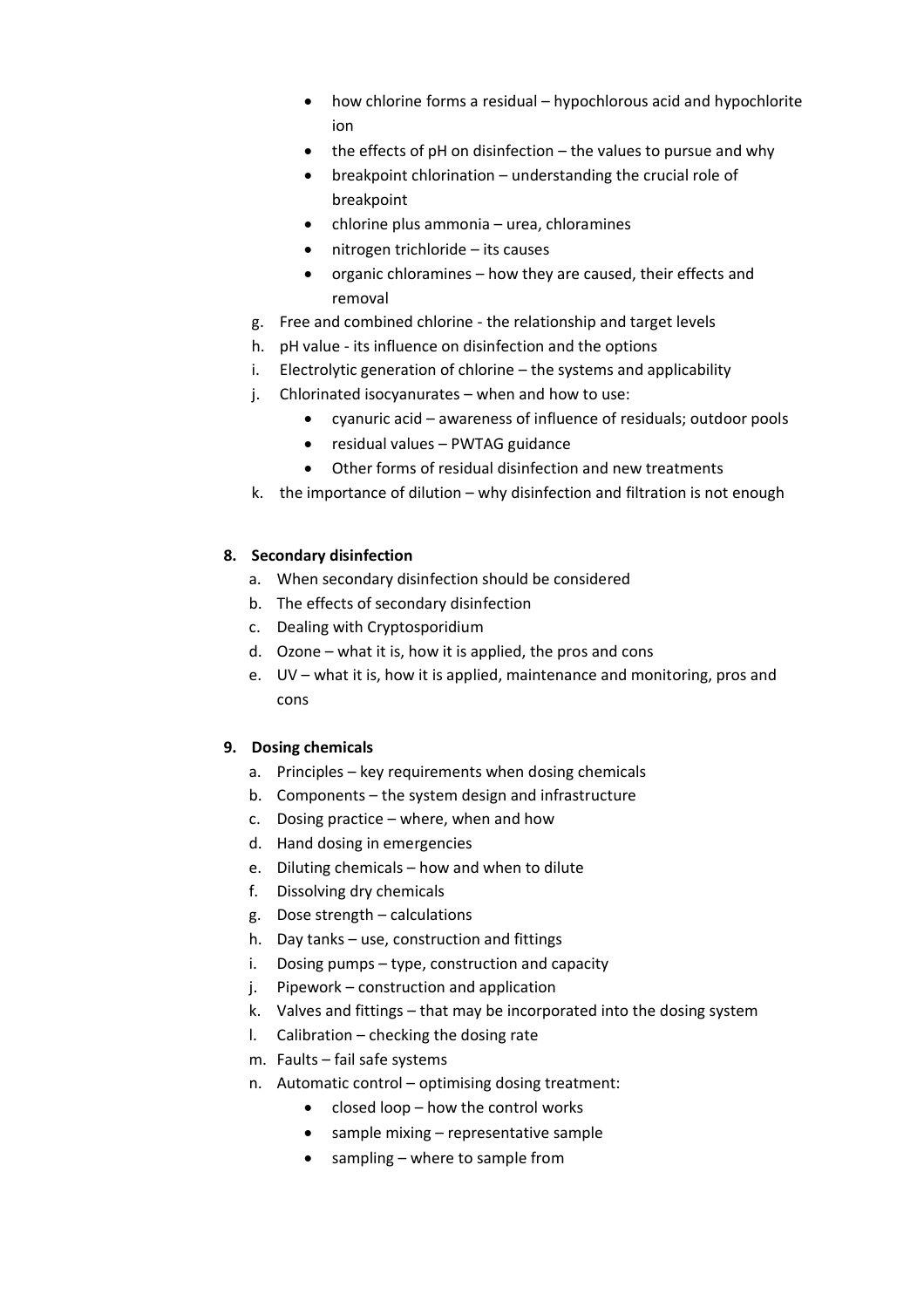- calibration independent analysis of the sensor to verify the desired effect
- sensors amperometric, redox, pH value
- controllers the levels of sophistication
- o. Circulation feeders what they are and how they work:
	- Trichlorinators
	- Brominators
	- calcium hypochlorite
- p. CO2 installation and dosing requirements
- q. Super-chlorination

# **10. Pool water chemistry**

- a. Source water quality
- b. Alkalinity the effect on pH
- c. Hardness PWTAG guidelines, grout and scale
- d. Dissolved solids Corrosion, erosion and PWTAG guidelines
- e. Water balance what it is
- f. Disinfection by-products the health effects:
	- nitrogen trichloride effects, monitoring and mitigation
	- THMs role of humic acid, monitoring and removal

# **11. Testing and controlling pool water chemistry**

- a. Comparator and photometer how to use them
- b. How to sample and test for:
	- free chlorine
	- combined chlorine
	- pH
- c. Chlorine disinfection:
	- testing frequency
	- disinfectant residual tests PWTAG Code and standards
	- understanding effects of free chlorine on chloramines
	- interpreting test results
	- acting on chlorine residual results
	- monitoring
- d. pH value measuring and checking:
	- alkaline disinfectants effects on pH
	- acidic disinfectants effects on pH
- e. Alkalinity
- f. Hardness
- g. Dissolved solids measuring and control
- h. Langelier and water balance measuring and control in context
- i. Documentation and record keeping and storing test results
- j. Bromides:
	- measuring and control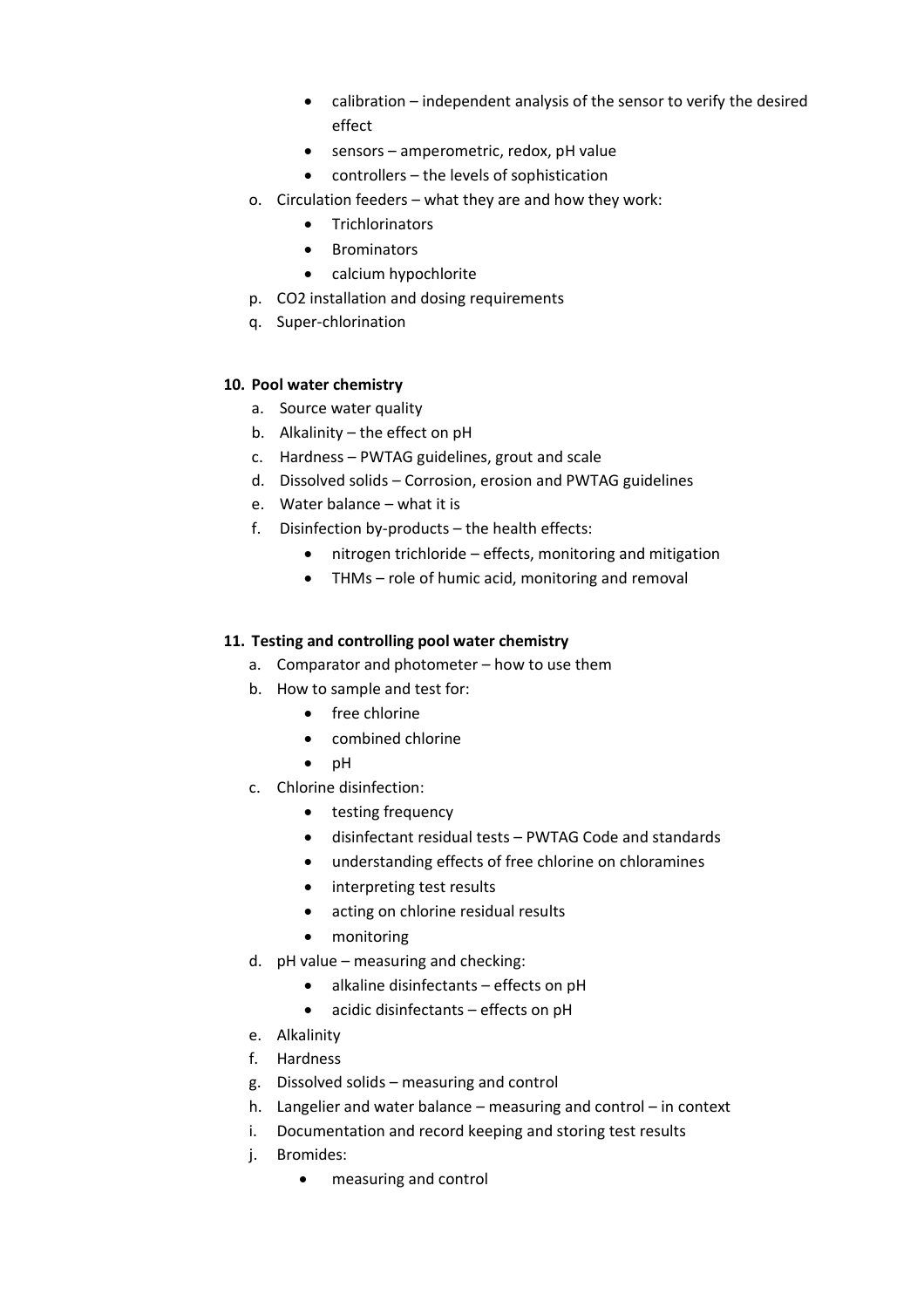- interpreting and results
- k. Documentation
- l. **Tests should be from a feature outlet furthest from the supply line.**

# **12. Healthy users – the health risks**

- a. Infectious hazards, including transmission:
	- gastro-intestinal infections Shigella, Escherichi coli, Cryptosporidium
	- foot infections verruca and athletes foot
	- skin infections molluscum contagiosum, Staphylococcus aureus and MRSA
	- eye infections including Acanthamoeba
- b. Non-infectious hazards:
	- respiratory irritation including Legionella and asthma
	- skin irritation bromine, Pseudomonas aeruginosa, folliculitis
	- ear infections, including otitis externa

# **13. Preventing Outbreaks**

- a. What goes wrong definition of an outbreak
- b. Problems that have led to outbreaks
- c. Dealing with a faecal incident The PWTAG Code, technical note and NHS UK Cryptosporidium Reference Unit: Guidance for Investigators and Health Professionals:
	- solid faeces
	- runny faeces
	- procedure for medium-rate filters
	- procedure for high-rate filters
	- prevention
	- blood and vomit

# **14. Microbiological testing**

For IWF's microbiology testing, should be based on the risk assessment but be at least weekly for routine parameters and quarterly for Legionella testing (depending on risk assessment) due to the higher risk user groups. Testing should be done before the pool is used for the first time and if it has been shut down for any reason.

The basis for microbiological testing is to validate and verify that the pool water treatment is able to cope with the maximum bather load and any contamination arising from pool use. Testing should be done after the IWF has been used. There is no point in carrying out microbiological testing first thing in the morning or if the pool has not been used as the disinfection system will not have been challenged. The advantage of testing nearer the beginning of the week rather than the end is that there will be time to act on an interim report if there is a positive high level of aerobic colony count. **Tests should be from a feature outlet furthest from the supply line.**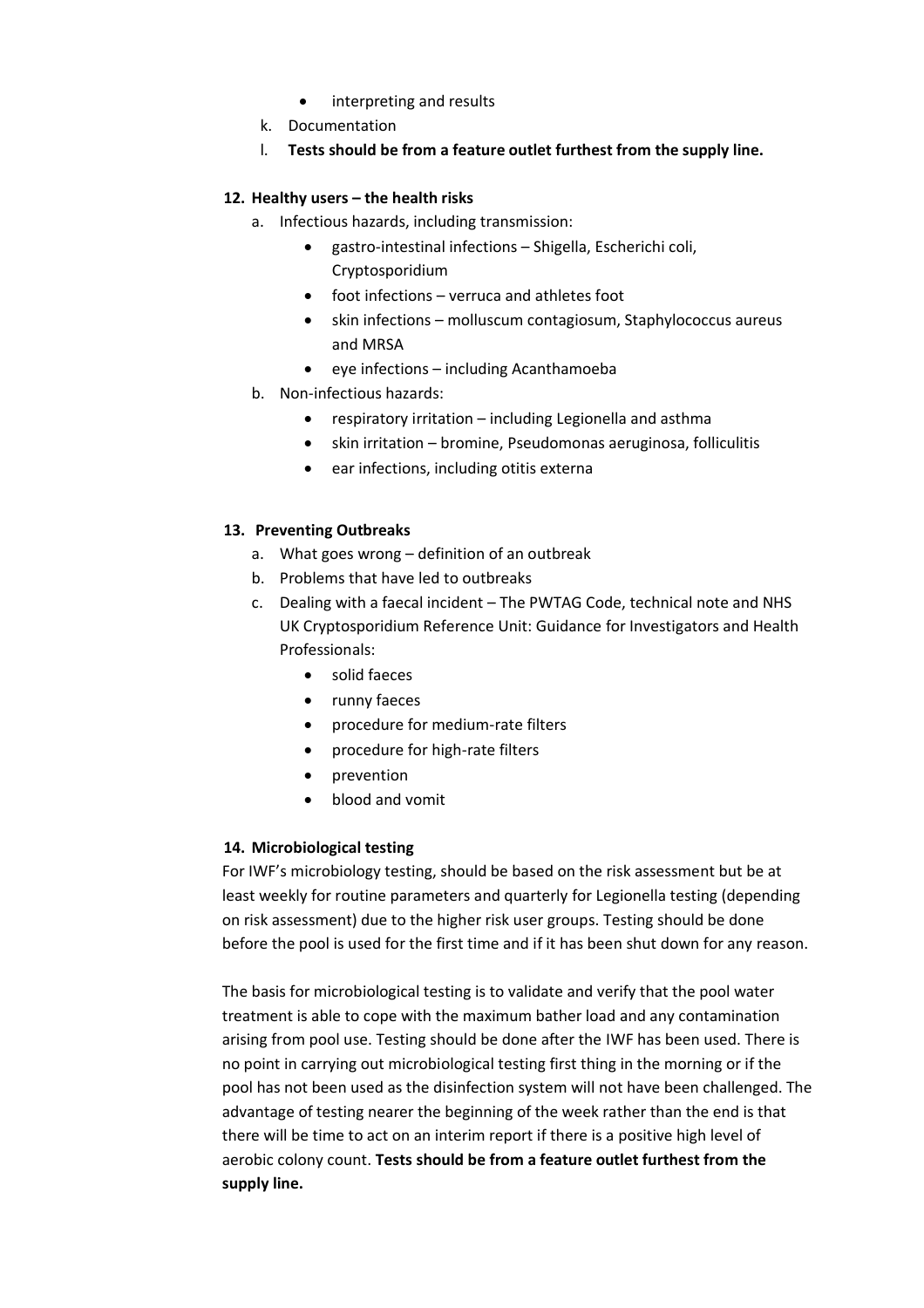- a. Sampling must include chemical tests for temperature, disinfectant reserve and pH
- b. Aerobic colony counts (TVC)
- c. Coliform and E coli potential faecal or environmental pollution
- d. Pseudomonas aeruginosa the reasons for testing
- e. Legionella testing from a feature spray nozzle
- f. Test requirements monthly analysis
- g. Interpreting results assessing microbiological quality
- h. Remedial action
- i. Gross contamination and closure of the pool
- j. Quality assurance

# **15. IWF chemical safety**

- a. Material safety data sheets provision and use
- b. Risk and COSHH assessment the process and elimination
- c. Delivery:
	- access
	- unloading
- d. Bulk deliveries and storage
- e. Transporting chemicals
- f. The chemical store
	- Siting
	- fire risk
	- spillage
	- ventilation
- g. Storage of disinfectants and other chemicals including:
	- sodium hypochlorite
	- calcium hypochlorite
	- BCDMH
	- chlorinated isocyanurates
	- sodium bisulphate
	- CO2
	- hydrochloric acid
	- sulphuric acid

# **16. Plant maintenance**

- a. Servicing and frequency
- b. Calibration
- c. Daily monitoring and maintenance, fault finding

# **17. Cleaning**

- a. Floor surfaces dirt, slips trips and falls and bacteria
- b. Around the IWF and surrounds PWTAG technical note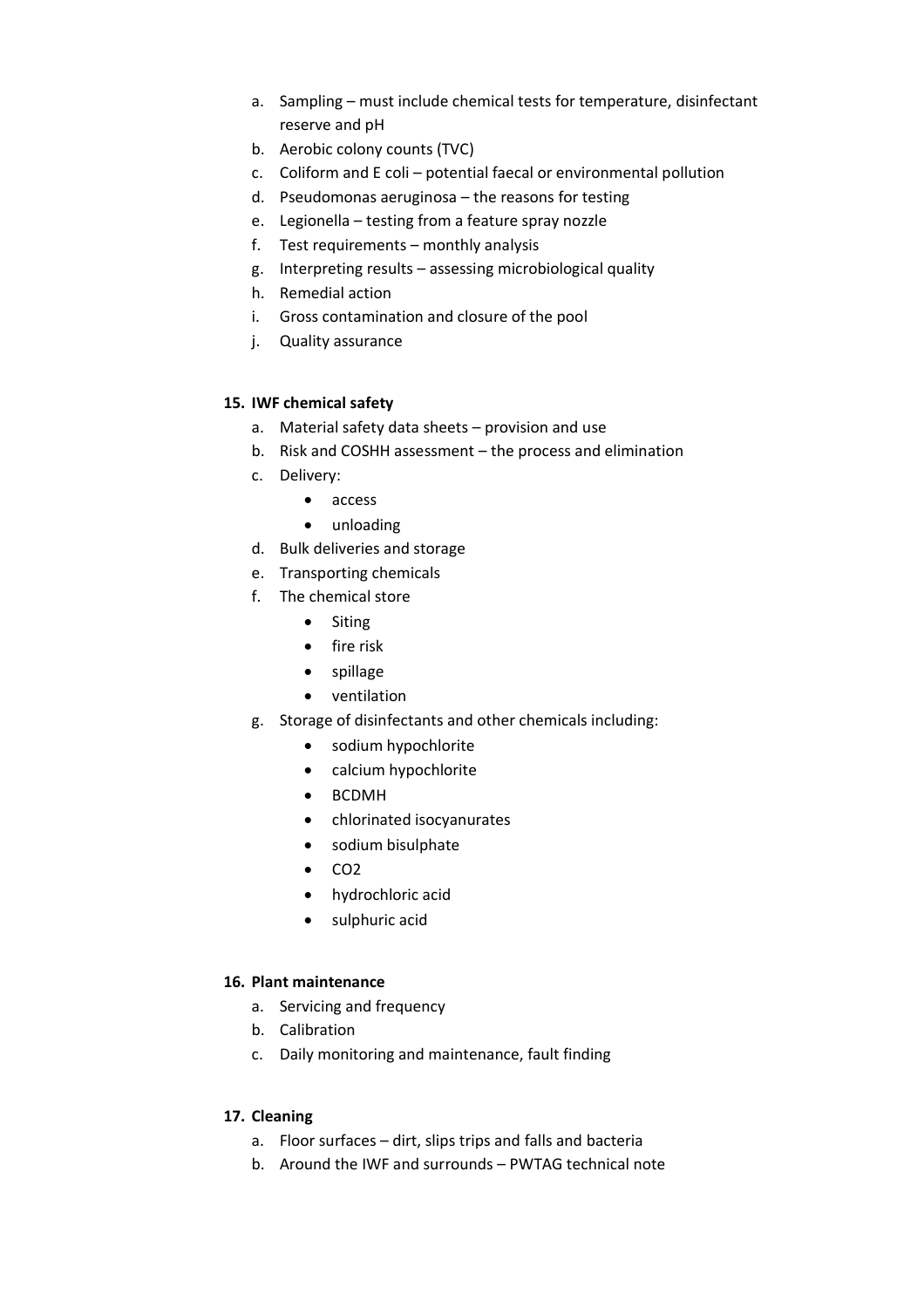- c. Scale removal
- d. IWF pad cleansing control, mould and Pseudomonas aeruginosa
- e. Transfer channels and balance tanks
- f. The pad and features regular maintenance and inspections.
- g. Features and pad the need to cleanse under structures
- h. Stainless steel preventing corrosion and scale formation
- i. Swimming aids prevention of Pseudomonas aeruginosa
- j. Safeguarding the fabric of the IWF, pad and ancillary buildings preventing steel corrosion cracking, pool grout, filling and emptying IWF in relation to balance tanks.
- k. Algae

### **18. PPE and plant room emergency procedures**

- a. the regulations assessment, provision and use
- b. Harmful effects the potential risks to health from chemical exposure
- c. PPE what to use and when, use of MSDS
- d. in an emergency what to do for chemical contact/inhalation/ingestion
- e. Emergency showers and eye baths
- f. Toxic gasses, fires and explosions
- g. Spillages PWTAG Code and technical guidance (sodium hypochlorite calcium hypochlorite etc.)
- h. PWTAG Code and emergency procedures chemicals emergency part of the EAP

# **19. Training of staff generic and site specific**

- a. Chemical Safety
- b. NOP and EAP-Hazards
- c. Alarms

# **Supplementary Notes**

#### **1. Governance**

An Interactive Water Feature, particularly outdoor has more potential hazards and risks of infection than a conventional pool:

- a. IWF can vary greatly in potential temperatures. Approximately 20°c 34°c. The pad can act as perfect solar heat source.
- b. The potential loading of these water features can be substantial and difficult to control.
- c. The potential for ingress of pathogenic microorganisms which may include potential pathogens such as Legionella, Pseudomonas aeruginosa and Cryptosporidium which can be far greater than a conventional pool.
- d. The risk of legionella pneumophilia to both users and spectators can be high.
- e. The introduction of cosmetics, lotions can provide an ideal source of nutrients for pathogens
- f. Examples mammal faecal and urine debris, blown in dirt, walked in soil etc. In parks grass cuttings blown into the circulation system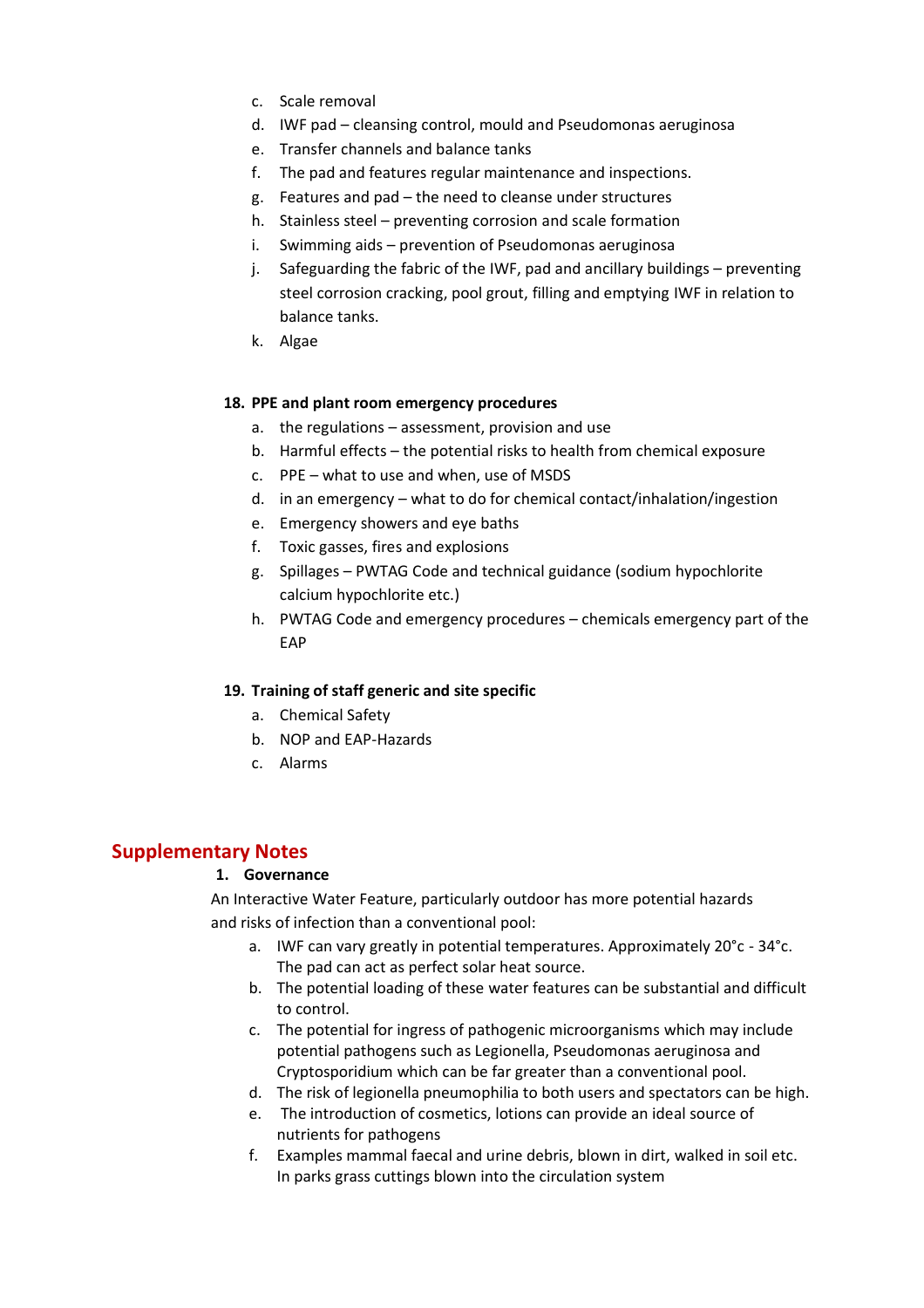

# 1.1 **Water safety plan**

In IWF it is advisable to apply a that a Water Safety Plan (WSP) should be developed to identify and manage the risks from all types and uses of water within the water feature environment. In the context of an IWF this would be the Pool Safety Operating Procedure (PSOP) which includes the Normal Operating Plan (NOP) together with the Emergency Action Plan (EAP). The first step in the development of a WSP is to appoint a Water Safety Group (WSG). This is a multidisciplinary group which, for a hydrotherapy pool, will typically include representatives from the feature pool engineers and the qualified pool plant supervisor or similar contractor and a manager responsible for cleaning services for the feature and the area surrounding it, together with changing and shower areas. The WSG take overall responsibility for ensuring that there is suitable training, competence, risk assessment and management of all water used for user's spectators and staff. The development of the PSOP will facilitate this (see below).

#### 1.2 **Pool log**

The log should contain details of chemical disinfection, water quality monitoring, water temperature, water appearance, backwashing, microbiological testing, together with any unusual occurrence or problem.

#### 1.3 **Staff training**

All those involved in the day-to- day operation and maintenance of the IWF should be appropriately trained, for example by attending a pool plant operators course which meets the requirements of this syllabus and the PWTAG code of practice. If there are any problems related to health or infection the local organisations' infection control team should be notified. The WSG meetings should regularly include a review of the PSOP including the IWF records, discuss any potential hazards, maintenance and remedial work required, and future developments.

#### 1.4 **Outbreaks and illness**

Any health problems with users, spectators, staff should be reported at once to the WSG and immediately to the designated environmental Health Officer if there is a suspected outbreak of illness, for appropriate advice.

#### **2. PSOP**

For IWF PSOP should incorporate all aspects of the WSP including: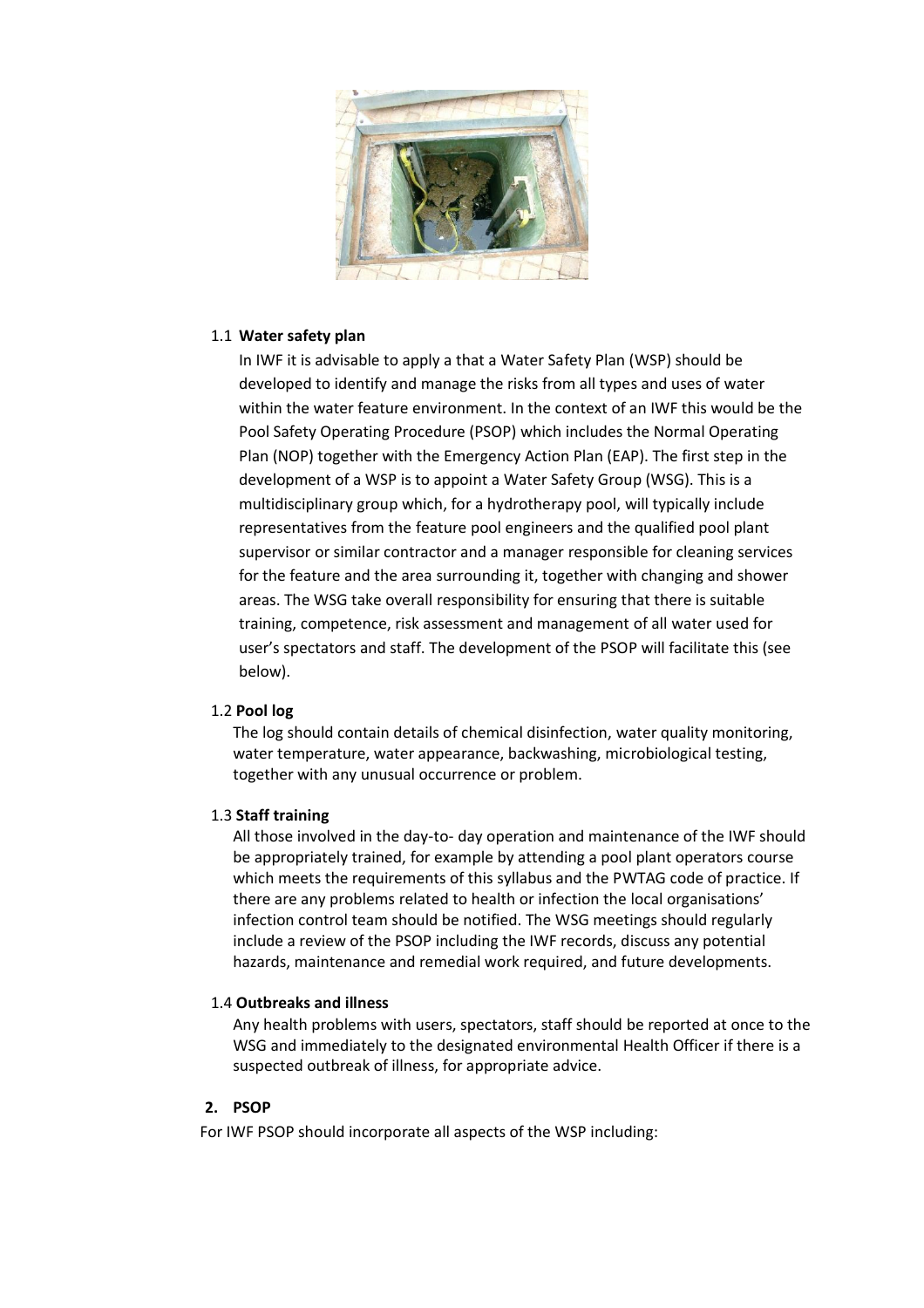- a. an asset register for all water outlets, equipment, components etc which use or are in contact with water. This is to ensure there is a risk assessment and management/maintenance plan in place for each asset
- b. up-to-date schematic diagrams to facilitate the risk assessment process and so that those not familiar with the pool and associated treatment plant can understand the system and flow dynamics
- c. a risk assessment of all water used in the IWF area from point of entry of source water to the point of use, which includes microbiological, chemical and physical hazard assessment
- d. a scheme of control which has been developed from the risk assessment
- e. a monitoring programme to verify the controls remain effective
- f. supplementary systems including governance arrangements, training, competence checks, supervision requirements, communication channels, and plans for managing predictable untoward events.
- g. These would include dosing pump failures, faecal fouling or vomiting, cardiac arrest, slips, trips and falls, adverse monitoring results and cases of infection associated with the pool. Written protocols should be developed and readily available for predictable events.

# **3. Design**

The design of a IWF will be as challenging as for any other pool. But there are important additional considerations that need to be considered when designing an IWF.

The design of the IWF should consider the health and safety of all users, the physical and clinical needs of users, spectators and of the staff and be agreed by the WSG. It should accommodate the needs for complete visibility of the IWF, alarm systems and safe access for resuscitation teams to all areas. There should be sufficient space to facilitate patient showering, IWF access and movement around the features, and storage and cleaning of equipment like wheelchairs and any ancillary aids. The IWF should be pleasant, inviting in appearance, and safe against physical, microbiological and chemical hazards.

Attention should be given to the type of pad, normally slip resistant concrete or rubber crumb finish, in relation to cleansing to ensure safe hygienic conditions. The latter finish can be challenging due to the potential biofilm growth within and below the rubber crumb material.

# **4. Hygiene and safety**

Good hygiene and safety awareness is essential for IWF pools due to the potentially warm environment, the open-air nature and loading by bathers and spectators of the pad.

- Safety needs to be ensured.
- All bathers have adequate and use toilet and then shower facilities, preferably with soap, prior to entering the IWF. The shower facilities need to accommodate these parties prior to entering the pad. There should also be disabled provision.